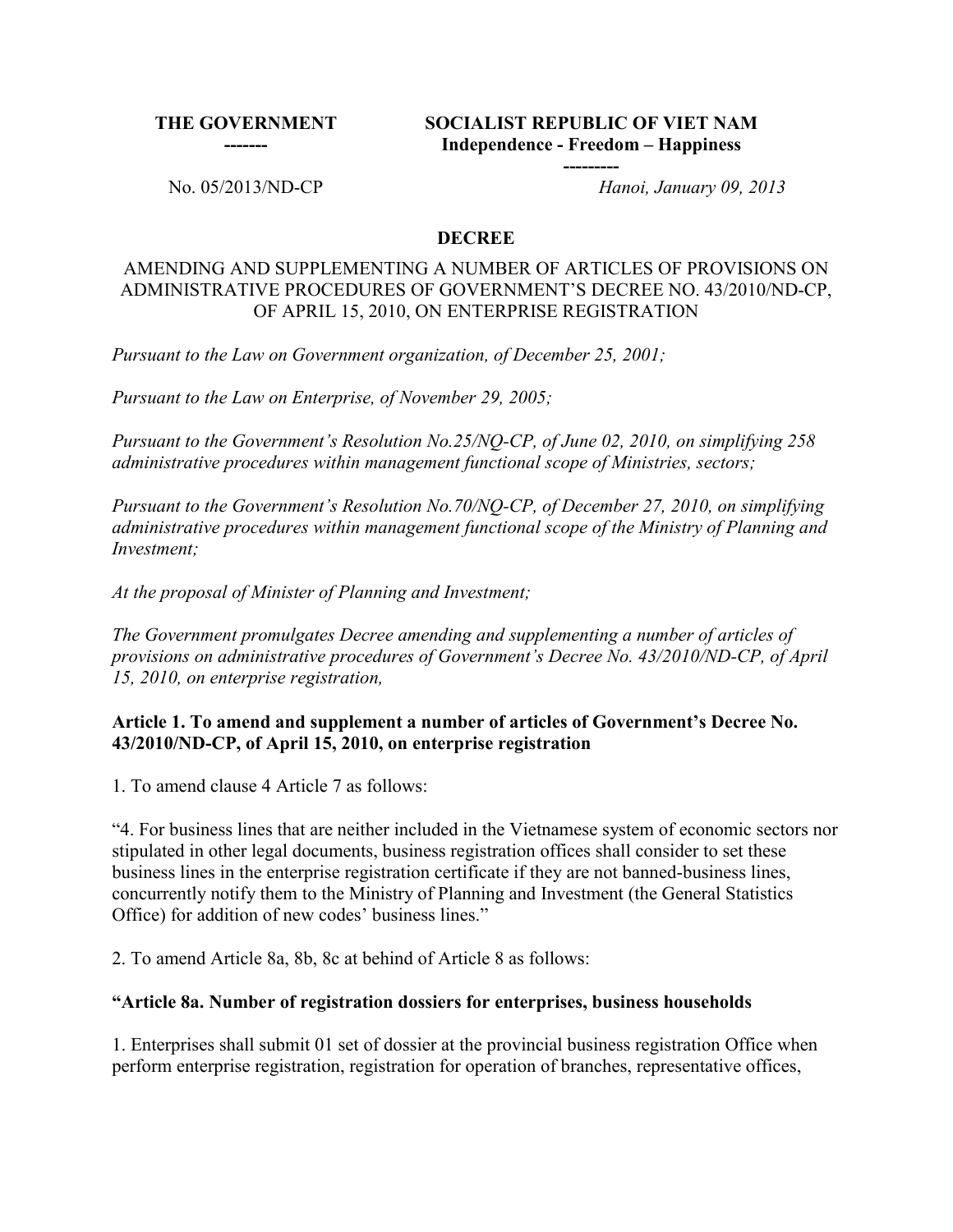announcement for establishment of business location or registration for changed of enterprise registration contents.

2. Business households shall submit 01 set of dossier at district-level business registration agencies when registering for establishment of business households or changes of contents registered.

# **Article 8b. Valid copies of documents in dossier of enterprise registration**

1. Valid copies of documents in dossier of enterprise registration mean documents being certified or confirmed as true by competent agencies or organizations.

2. For registration dossiers which must have transfer contract, written certification of donation of part of capital contribution, enterprises may send their original or valid copies.

# **Article 8c. Announcement of enterprise registration content**

1. Within 30 days, after day of establishment or registration for changes of enterprise registration contents, enterprises must publish the enterprise registration content on the national enterprise registration portal as prescribed in Article 28 of Enterprise Law and pay charge for announcement of enterprise registration content.

The Ministry of Finance shall assume the prime responsibility for, and coordinate with the Ministry of Planning and Investment in promulgation of provisions on charge levels for announcement of enterprise registration content.

2. Joint-stock companies, which additionally issue ordinary shares and offer for sale of such shares to all ordinary shareholders under rate of their available shares at companies, must send written notice on additional issuance of ordinary shares to permanent residences of shareholders in form of guarantee sending.

This notice must be published on the National enterprise registration Portal or printed on press for three consecutive issues within 10 working days, after the day of notice.

3. Within 07 working days after day of passing the decision on enterprise dissolution as prescribed in clause 1 Article 158 of the Enterprise Law, an enterprise must: Copy and send the dissolution decision to business registration agency, all creditors, persons with relevant rights, obligations and benefits, employees in enterprise.

Enterprises must publicly posted decision on enterprise dissolution at its head office and branches and publish this decision on the national enterprise registration portal."

3. To amend and supplement Article 57 as follows:

# **"Article 57. Temporary cessation of business operation**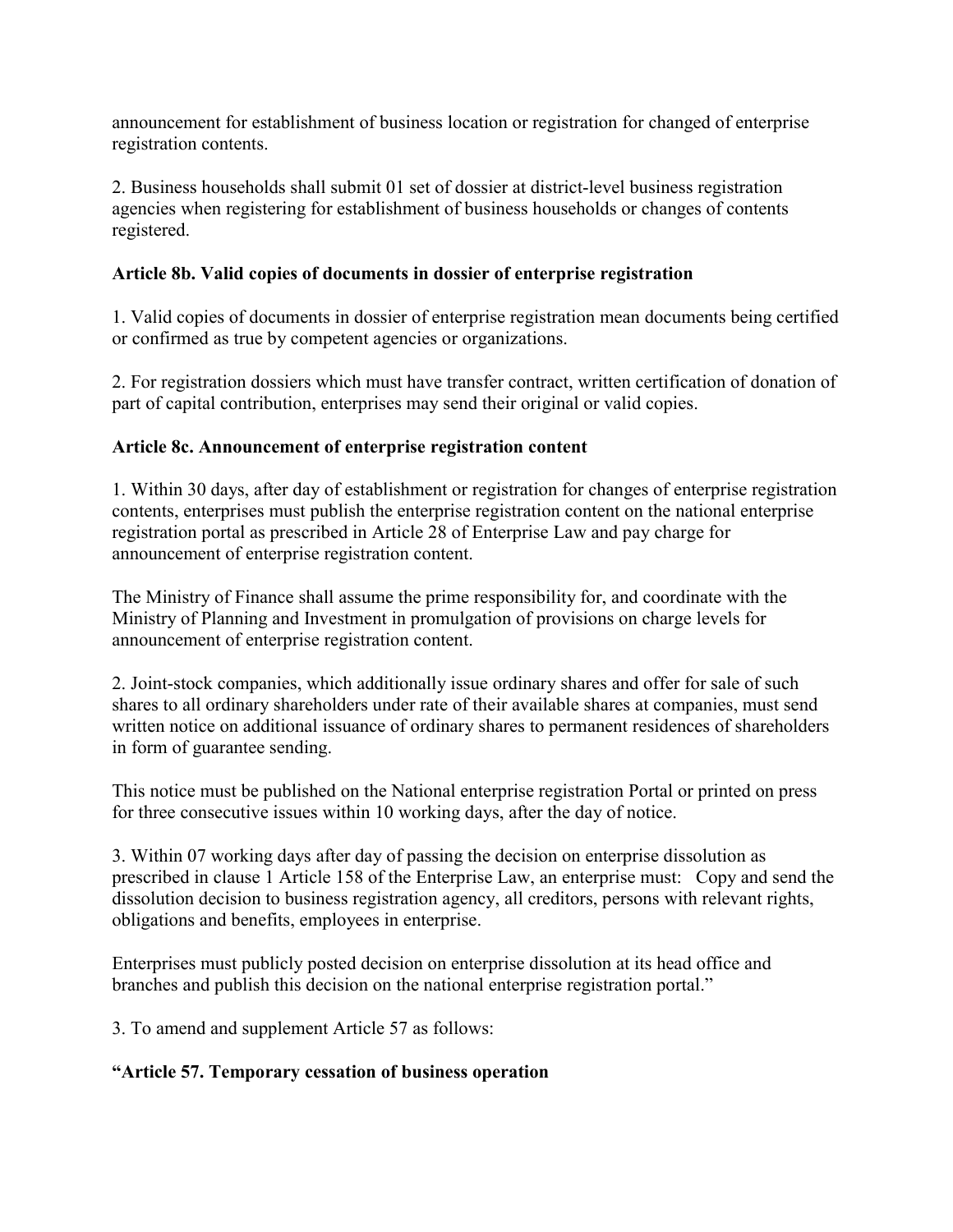An enterprise or a business household that temporarily ceases its business operation shall send a written notice thereof to the business registration office with which it has registered its business and the tax office at least 15 days before the temporary cessation. Such a notice must contain the following details:

1. The name, head office address, enterprise identification number and date of grant of its enterprise registration certificate or another equivalent paper, for enterprises; or the business household registration certificate, for business households.

### 2. Its business lines.

3. The temporary business cessation duration, the starting and ending dates thereof. The temporary business cessation duration indicated in the notice must not exceed one year. After the temporary cessation duration indicated in the notice, if the enterprise or business household sustains its operation cessation, a further notice shall be sent to the business registration office. Total time of temporary cessation must not exceed 2 years.

4. The reasons for temporary business cessation.

5. The full name and signature of the enterprise's representative at law or the business household's representative.

This notice must be enclosed with the decision and the minutes of the Members' Council meeting, for limited liability companies with two or more members; of the company owner, for one-member limited liability companies, of the Shareholders General Meeting, for joint-stock companies: or of general partners, for partnerships.

The business registration agencies shall hand a receipt of dossier for applicant after receiving notice of temporary cessation of business operation of enterprise or business household.

Within 05 working days, after receiving valid dossier, business registration agencies shall issue confirmation on registration for temporary cessation of business operation of enterprises, business households in according to Form provided by the Ministry of Planning and Investment."

# **Article 2. Effectiveness**

This Decree takes effect on February 25, 2013.

# **Article 3. Organization for implementation**

1. This Minister of Planning and Investment shall guide and carry out implementation of this Decree.